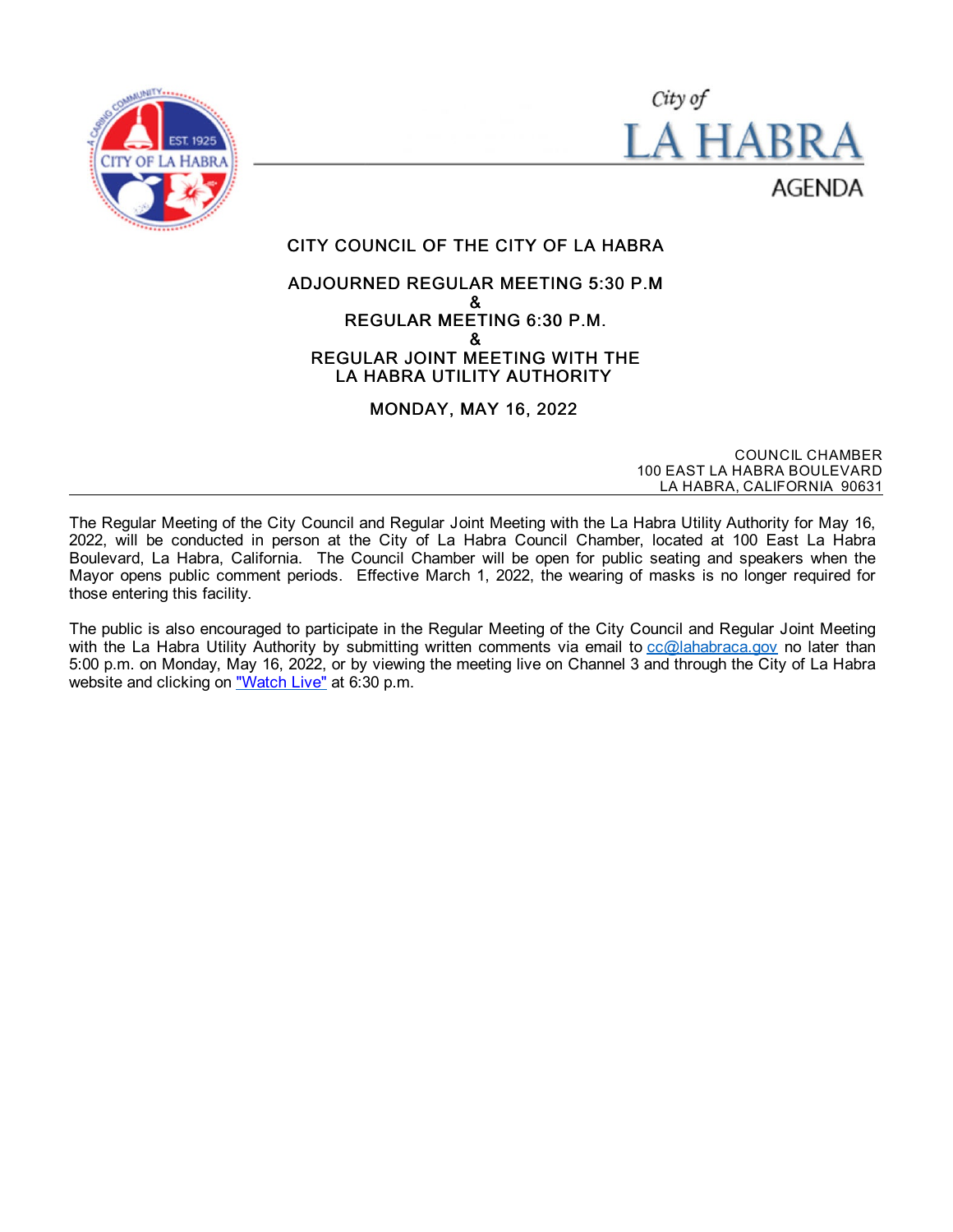# ADJOURNED REGULAR MEETING 5:30 P.M.:

CALL TO ORDER: Council Chamber, Closed Session Room 112c

#### ORAL COMMUNICATIONS FROM THE PUBLIC FOR CLOSED SESSION MATTERS:

#### CLOSED SESSION:

1. Conference with Labor Negotiator per Government Code Section 54957.6 - Agency Representative: Jim Sadro, City Manager; Employee Organization: Professional Employees.

2. Conference with Labor Negotiator per Government Code Section 54957.6 - Agency Representative: Jim Sadro, City Manager; Employee Organizations: General Services Employees and Professional Employees.

#### ADJOURNMENT:

#### REGULAR MEETING & REGULAR JOINT MEETING 6:30 P.M.:

| <b>CALL TO ORDER:</b> | Council Chamber                                                                                                                                                 |
|-----------------------|-----------------------------------------------------------------------------------------------------------------------------------------------------------------|
| <b>INVOCATION:</b>    | City Attorney/Legal Counsel Jones                                                                                                                               |
| PLEDGE OF ALLEGIANCE: | Mayor/Chair Medrano                                                                                                                                             |
| ROLL CALL:            | Mayor/Chair Medrano<br>Mayor Pro Tem/Vice Chair Gomez<br>Councilmember/Director Espinoza<br>Councilmember/Director Nigsarian<br>Councilmember/Director Simonian |

#### CLOSED SESSION ANNOUNCEMENT:

# PROCLAMATIONS/PRESENTATIONS:

1. RECOGNITION OF THE LOWELL JOINT SCHOOL DISTRICT BAND PROGRAM FOR ITS NATIONAL SCHOOL BOARD ASSOCIATION MAGNA AWARD

PUBLIC COMMENTS: When addressing the La Habra City Council, please complete a Speaker's Card before leaving the Council Chamber.

General Public Comments shall be received at the beginning of the governing body meeting and limited to three (3) minutes per individual, with a total time limit of 30 minutes for all public comments, unless otherwise modified by the Mayor or Chair. Speaking time may not be granted and/or loaned to another individual for purposes of extending available speaking time, and comments must be kept brief, non-repetitive, and professional in nature.

The general Public Comment portion of the meeting allows the public to address any item of City business not appearing on the scheduled agenda. Per Government Code Section 54954.3(a), such comments shall not be responded to by the governing body during the meeting.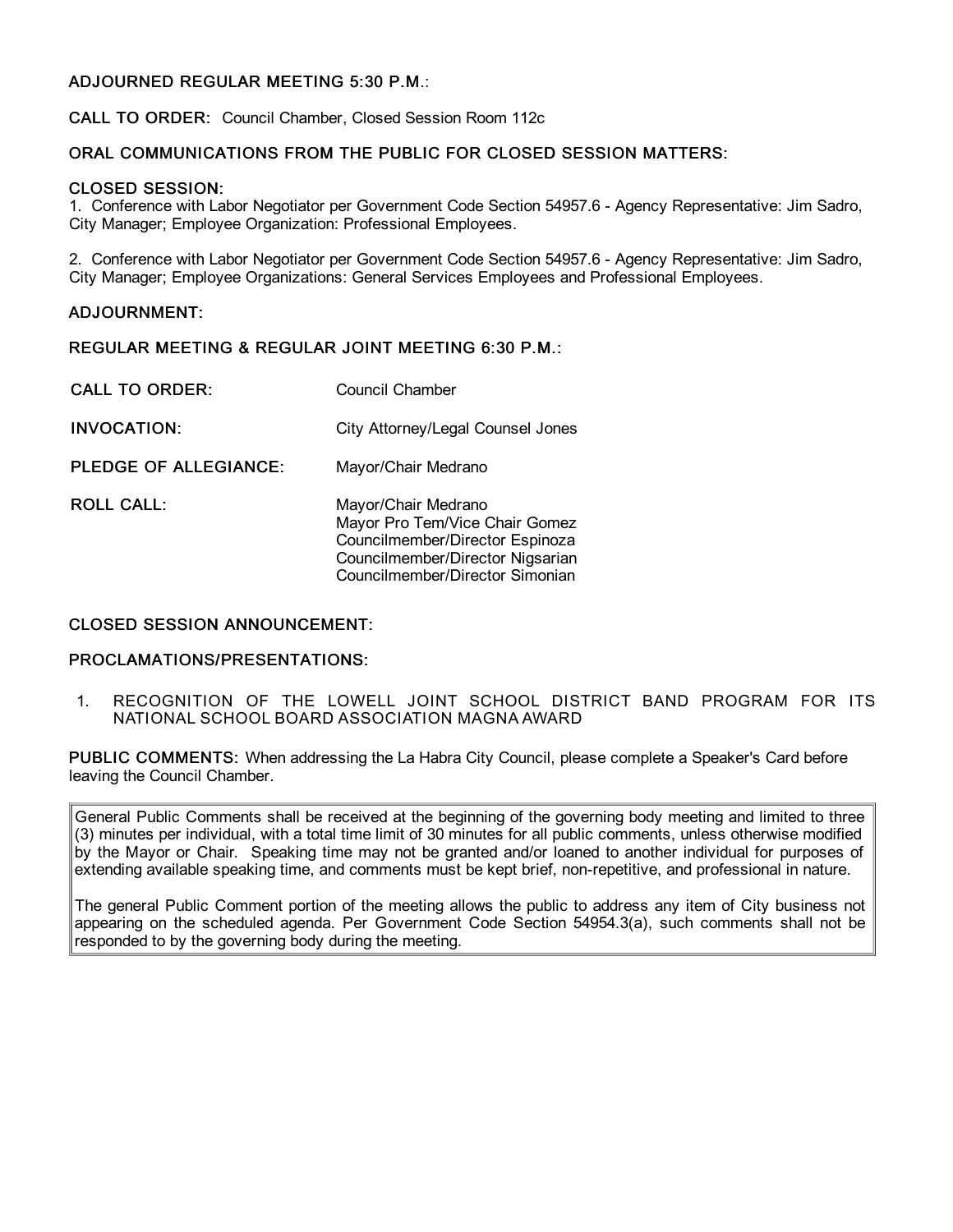# CONSENT CALENDAR:

All matters on Consent Calendar are considered to be routine and will be enacted by one motion unless a Councilmember, City staff member, or member of the audience requests separate action or removal of an item. Removed items will be considered following the Consent Calendar portion of this agenda. Public comment shall be limited to three (3) minutes per individual, with a total time limit of 30 minutes per item that has been removed for separate discussion, unless otherwise modified by the Mayor. Speaking time may not be granted and/or loaned to another individual for purposes of extending available speaking time, and comments must be kept brief, non-repetitive, and professional in nature.

# CITY COUNCIL:

- 1. PROCEDURAL WAIVER: Waive reading in full of resolutions and ordinances and approval and adoption of same by reading title only.
- 2. APPROVE COMMUNITY SERVICES COMMISSION MEETING MINUTES

That the City Council approve the Community Services Commission meeting minutes of:

- February 10, 2021
- March 10, 2021
- April 14, 2021
- May 12, 2021
- June 9, 2021
- August 11, 2021
- September 8, 2021
- October 13, 2021
- January 12, 2022
- 3. APPROVE A RESOLUTION REAFFIRMING THE REQUIRED FINDINGS TO CONTINUE TO ALLOW REMOTE CITY COUNCIL MEETINGS AS REQUIRED BY AB 361

That the City Council: A. Receive this report; and,

B. APPROVE AND ADOPT RESOLUTION NO. ENTITLED: A RESOLUTION OF THE CITY COUNCIL OF THE CITY OF LA HABRA, CALIFORNIA, MAKING THE LEGALLY REQUIRED FINDINGS TO CONTINUE TO AUTHORIZE THE CONDUCT OF REMOTE "TELEPHONIC" MEETINGS DURING THE STATE OF EMERGENCY.

4. WARRANTS: APPROVE NOS. 00134190 THROUGH 00134319 TOTALING \$1,995,637.59

That the City Council approve Nos. 00134190 through 00134319 totaling \$1,995,637.59.

# UTILITY AUTHORITY:

1. APPROVE CITY OF LA HABRA UTILITY AUTHORITY MEETING MINUTES

That the City of La Habra Utility Authority approve the Utility Authority Meeting Minutes of:

- March 21, 2022
- April 4, 2022
- April 18, 2022

# CONSENT CALENDAR ITEMS REMOVED FOR SEPARATE DISCUSSION: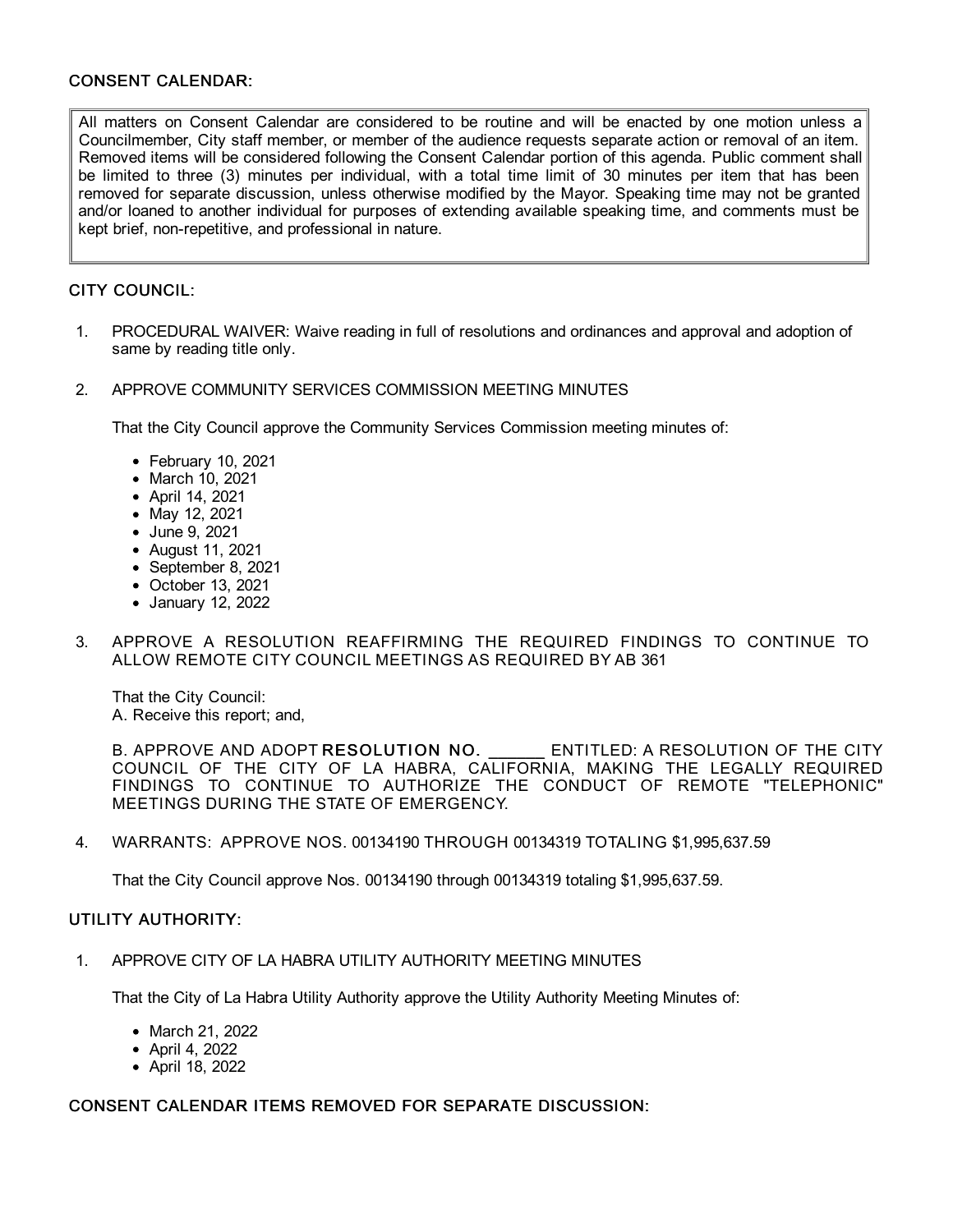# PUBLIC HEARINGS:

Public comments shall be limited to five (5) minutes per individual, with a total time limit of 60 minutes for all public comments, for each individual Public Hearing item on the agenda, unless otherwise modified by the Mayor or Chair. Comments must be kept brief, non-repetitive, and professional in nature.

# CITY COUNCIL:

1. DULY NOTICED PUBLIC HEARING TO CONSIDER AN ORDINANCE REGARDING A REQUEST FOR PLANNED COMMERCIAL INDUSTRIAL PRECISE PLAN 22-01 FOR THE CONSTRUCTION OF A 6,250 SQUARE FOOT COMMERCIAL BUILDING AT 731 EAST IMPERIAL HIGHWAY

That the City Council consider and approve the first reading of ORDINANCE NO. ENTITLED: AN ORDINANCE OF THE CITY COUNCIL OF THE CITY OF LA HABRA, CALIFORNIA, APPROVING PLANNED COMMERCIAL-INDUSTRIAL PRECISE PLAN 22-01 FOR A NEW COMMERCIAL BUILDING AT 731 EAST IMPERIAL HIGHWAY, MAKING THE APPROPRIATE FINDINGS, AS PER THE APPROVED PLANS, AND SUBJECT TO CONDITIONS.

California Environmental Quality Act (CEQA):

On December 3, 2018, the City Council of the City of La Habra approved a Mitigated Negative Declaration of Environmental Impacts 17-02 (SCH2018071057) for a commercial center at 701 through 751 East Imperial Highway, subject to the Mitigation Monitoring and Reporting Program and the Statement of Findings of Facts. Staff has determined that the subject request, Precise Plan 22-01, is consistent with the project analyzed by the previously-approved Mitigated Negative Declaration; all applicable mitigations measures have been made conditions of approval for the subject request.

#### CONSIDERATION ITEMS:

Any member of the audience may request to address the La Habra City Council on any Consideration Item, prior to the La Habra City Council taking a final vote on the item. Public comment shall be limited to three (3)minutes per individual, with a total time limit of 30 minutes per Consideration Item, unless otherwise modified by the Mayor or Chair. Speaking time may not be granted and/or loaned to another individual for purposes of extending available speaking time, and comments must be kept brief, non-repetitive, and professional in nature.

# CITY COUNCIL & UTILITY AUTHORITY:

1. APPROVE A RESOLUTION OF THE CITY COUNCIL OF THE CITY OF LA HABRA AND THE LA HABRA UTILITY AUTHORITY DECLARING AND IMPLEMENTING A LEVEL 2 WATER SUPPLY SHORTAGE CONDITION

That the City Council and Utility Authority APPROVE AND ADOPT RESOLUTION NO. ENTITLED: A RESOLUTION OF THE CITY COUNCIL OF THE CITY OF LA HABRA AND THE LA HABRA UTILITY AUTHORITY DECLARING AND IMPLEMENTING A LEVEL 2 WATER SUPPLY SHORTAGE CONDITION.

#### MAYOR'S COMMUNITY CALENDAR:

COMMENTS FROM STAFF:

# COMMENTS FROM COUNCILMEMBERS/DIRECTORS: